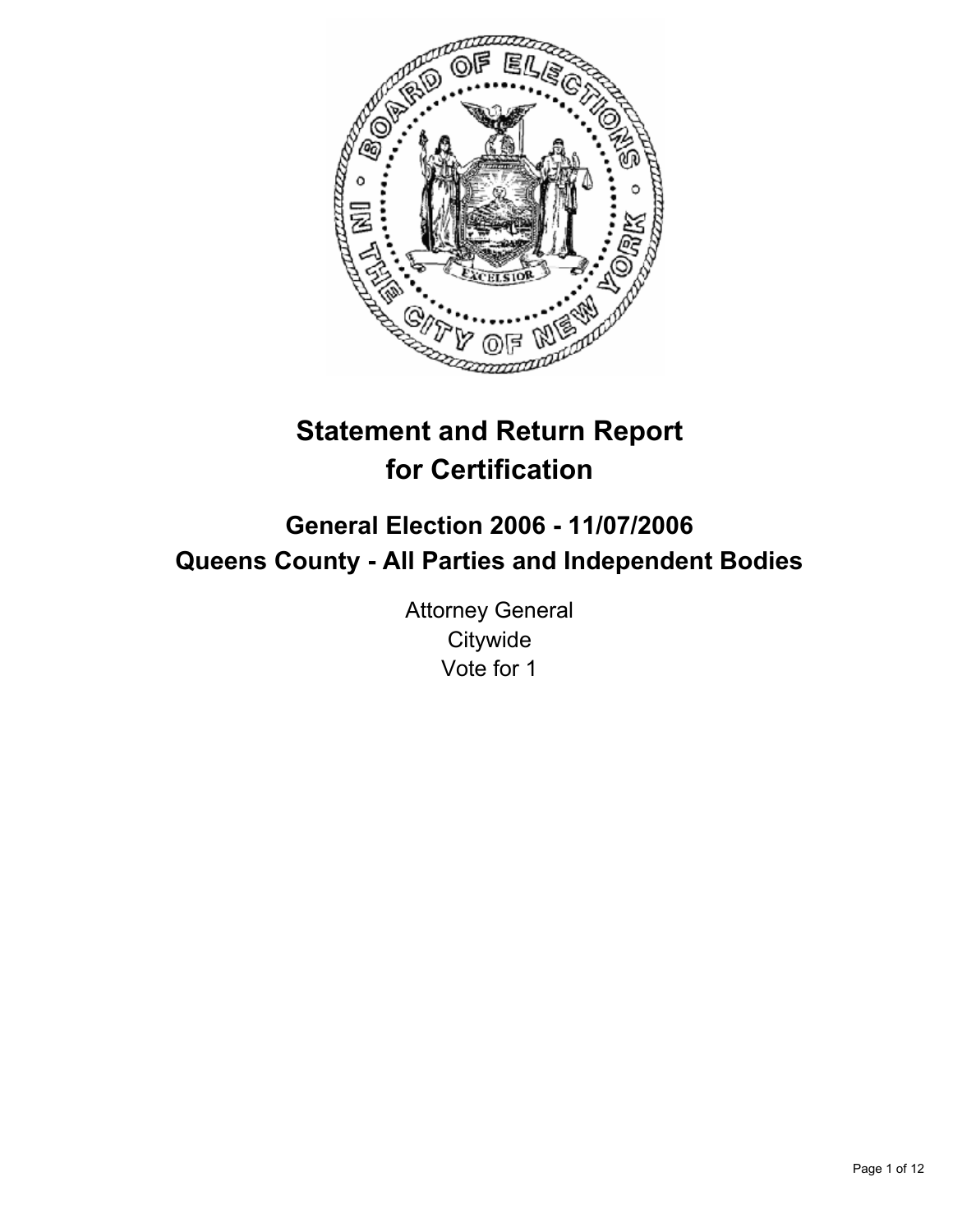

| PUBLIC COUNTER                      | 12,779 |
|-------------------------------------|--------|
| <b>EMERGENCY</b>                    | 0      |
| <b>ABSENTEE/MILITARY</b>            | 229    |
| <b>AFFIDAVIT</b>                    | 160    |
| <b>Total Ballots</b>                | 13,231 |
| <b>JEANINE PIRRO (REPUBLICAN)</b>   | 2,042  |
| ANDREW M CUOMO (DEMOCRATIC)         | 7,755  |
| JEANINE PIRRO (INDEPENDENCE)        | 234    |
| <b>JEANINE PIRRO (CONSERVATIVE)</b> | 212    |
| ANDREW M CUOMO (WORKING FAMILIES)   | 274    |
| RACHEL TREICHLER (GREEN)            | 86     |
| CHRISTOPHER B GARVEY (LIBERTARIAN)  | 45     |
| MARTIN KOPPEL (SOCIALIST WORKERS)   | 24     |
| MINI MOUSE (WRITE-IN)               |        |
| <b>Total Votes</b>                  | 10,673 |
| Unrecorded                          | 2,558  |

| <b>PUBLIC COUNTER</b>              | 20,714 |
|------------------------------------|--------|
| <b>EMERGENCY</b>                   | 100    |
| ABSENTEE/MILITARY                  | 527    |
| <b>AFFIDAVIT</b>                   | 265    |
| <b>Total Ballots</b>               | 21,668 |
| <b>JEANINE PIRRO (REPUBLICAN)</b>  | 6,134  |
| ANDREW M CUOMO (DEMOCRATIC)        | 10,710 |
| JEANINE PIRRO (INDEPENDENCE)       | 546    |
| JEANINE PIRRO (CONSERVATIVE)       | 816    |
| ANDREW M CUOMO (WORKING FAMILIES)  | 582    |
| RACHEL TREICHLER (GREEN)           | 188    |
| CHRISTOPHER B GARVEY (LIBERTARIAN) | 93     |
| MARTIN KOPPEL (SOCIALIST WORKERS)  | 42     |
| ARTHUR MC GOLDRICK (WRITE-IN)      | 1      |
| <b>MARK GREEN (WRITE-IN)</b>       |        |
| MICKEY MOUSE (WRITE-IN)            |        |
| WILLIAM CURLES (WRITE-IN)          |        |
| <b>Total Votes</b>                 | 19,115 |
| Unrecorded                         | 2,553  |
|                                    |        |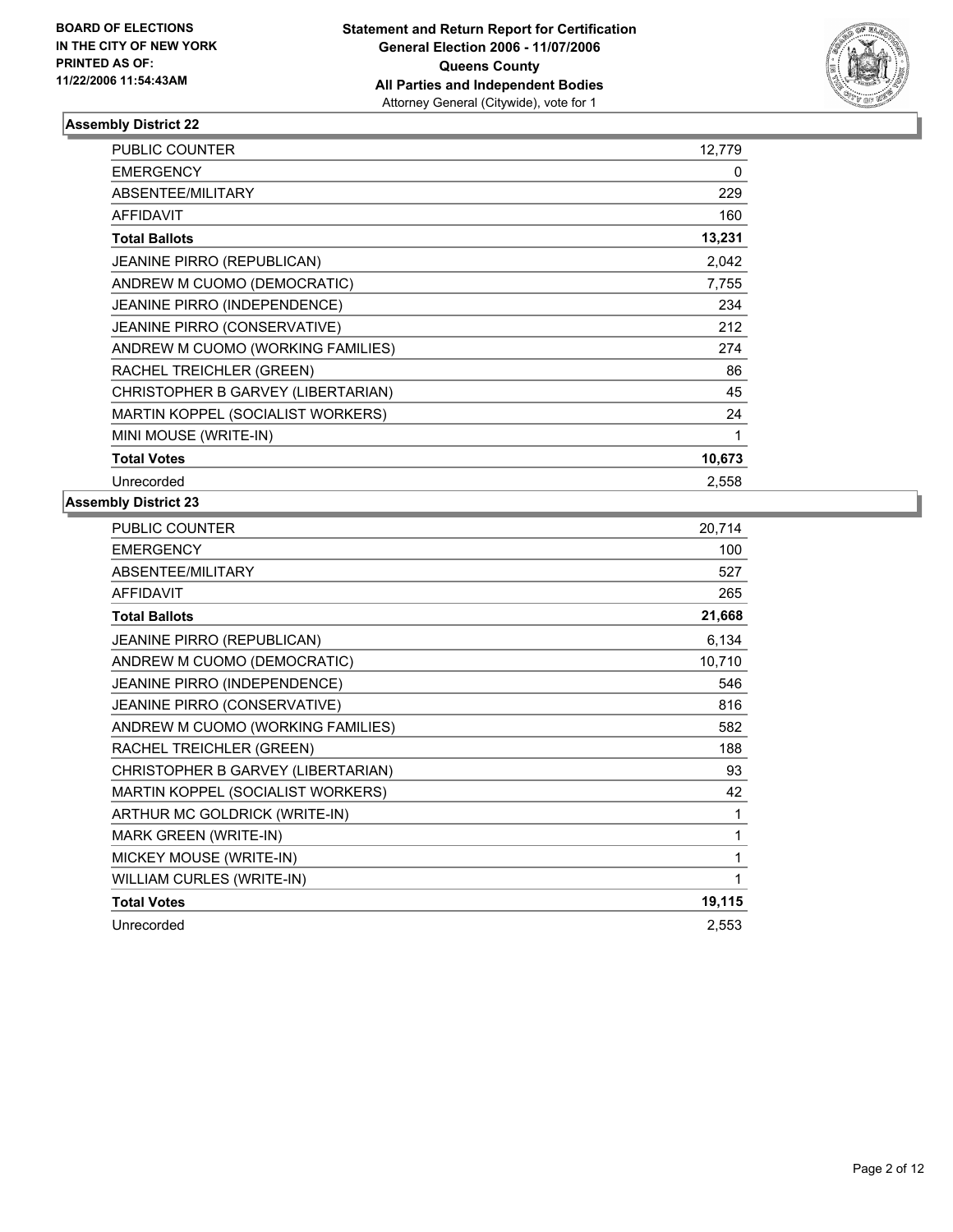

| PUBLIC COUNTER                      | 25,998 |  |
|-------------------------------------|--------|--|
| <b>EMERGENCY</b>                    | 39     |  |
| <b>ABSENTEE/MILITARY</b>            | 597    |  |
| <b>AFFIDAVIT</b>                    | 262    |  |
| <b>Total Ballots</b>                | 27,008 |  |
| <b>JEANINE PIRRO (REPUBLICAN)</b>   | 5,763  |  |
| ANDREW M CUOMO (DEMOCRATIC)         | 15,777 |  |
| JEANINE PIRRO (INDEPENDENCE)        | 750    |  |
| <b>JEANINE PIRRO (CONSERVATIVE)</b> | 668    |  |
| ANDREW M CUOMO (WORKING FAMILIES)   | 807    |  |
| RACHEL TREICHLER (GREEN)            | 231    |  |
| CHRISTOPHER B GARVEY (LIBERTARIAN)  | 93     |  |
| MARTIN KOPPEL (SOCIALIST WORKERS)   | 50     |  |
| LOU DOBES (WRITE-IN)                |        |  |
| <b>Total Votes</b>                  | 24,140 |  |
| Unrecorded                          | 2,868  |  |

| PUBLIC COUNTER                     | 15,915 |
|------------------------------------|--------|
| <b>EMERGENCY</b>                   | 108    |
| ABSENTEE/MILITARY                  | 311    |
| <b>AFFIDAVIT</b>                   | 221    |
| <b>Total Ballots</b>               | 16,675 |
| JEANINE PIRRO (REPUBLICAN)         | 3,309  |
| ANDREW M CUOMO (DEMOCRATIC)        | 9,666  |
| JEANINE PIRRO (INDEPENDENCE)       | 359    |
| JEANINE PIRRO (CONSERVATIVE)       | 404    |
| ANDREW M CUOMO (WORKING FAMILIES)  | 481    |
| RACHEL TREICHLER (GREEN)           | 150    |
| CHRISTOPHER B GARVEY (LIBERTARIAN) | 74     |
| MARTIN KOPPEL (SOCIALIST WORKERS)  | 30     |
| ABRAHAM GOLDSTEIN (WRITE-IN)       | 1      |
| ANYBODY ELSE (WRITE-IN)            | 1      |
| ARRON YUROWITZ (WRITE-IN)          |        |
| JONATHAN GROSSMAN (WRITE-IN)       | 1      |
| PATRICK LYNCH (WRITE-IN)           |        |
| WILLIAM CONROY (WRITE-IN)          | 1      |
| <b>Total Votes</b>                 | 14,479 |
| Unrecorded                         | 2,196  |
|                                    |        |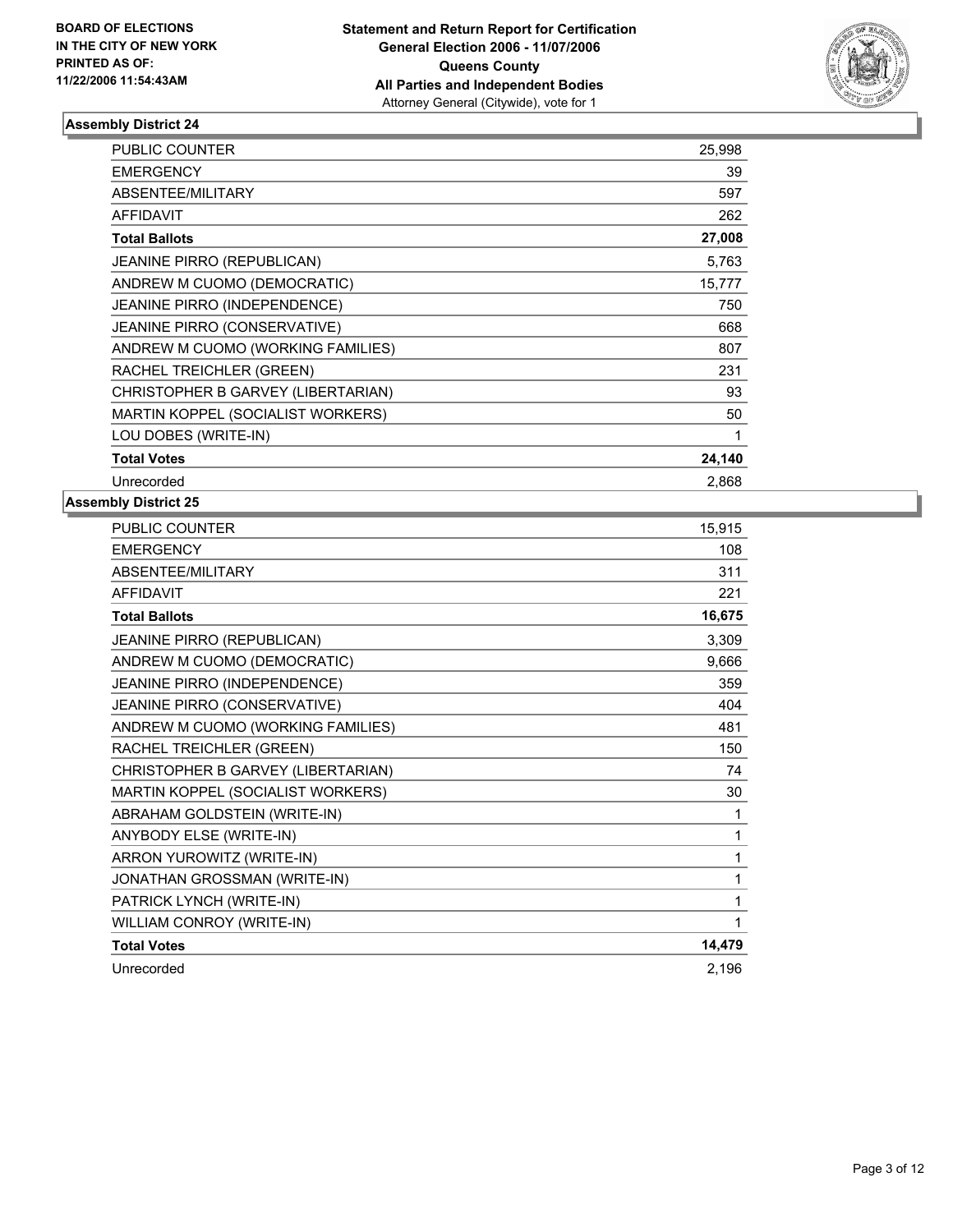

| PUBLIC COUNTER                      | 26,710 |
|-------------------------------------|--------|
| <b>EMERGENCY</b>                    | 19     |
| <b>ABSENTEE/MILITARY</b>            | 749    |
| <b>AFFIDAVIT</b>                    | 244    |
| <b>Total Ballots</b>                | 27,810 |
| <b>JEANINE PIRRO (REPUBLICAN)</b>   | 7,355  |
| ANDREW M CUOMO (DEMOCRATIC)         | 14,901 |
| JEANINE PIRRO (INDEPENDENCE)        | 806    |
| <b>JEANINE PIRRO (CONSERVATIVE)</b> | 877    |
| ANDREW M CUOMO (WORKING FAMILIES)   | 703    |
| RACHEL TREICHLER (GREEN)            | 250    |
| CHRISTOPHER B GARVEY (LIBERTARIAN)  | 138    |
| MARTIN KOPPEL (SOCIALIST WORKERS)   | 47     |
| MICHAEL GIANARIS (WRITE-IN)         |        |
| <b>Total Votes</b>                  | 25,078 |
| Unrecorded                          | 2,732  |

| PUBLIC COUNTER                     | 18,367 |
|------------------------------------|--------|
| <b>EMERGENCY</b>                   | 41     |
| ABSENTEE/MILITARY                  | 456    |
| <b>AFFIDAVIT</b>                   | 282    |
| <b>Total Ballots</b>               | 19,298 |
| JEANINE PIRRO (REPUBLICAN)         | 3,812  |
| ANDREW M CUOMO (DEMOCRATIC)        | 11,112 |
| JEANINE PIRRO (INDEPENDENCE)       | 499    |
| JEANINE PIRRO (CONSERVATIVE)       | 406    |
| ANDREW M CUOMO (WORKING FAMILIES)  | 603    |
| RACHEL TREICHLER (GREEN)           | 195    |
| CHRISTOPHER B GARVEY (LIBERTARIAN) | 79     |
| MARTIN KOPPEL (SOCIALIST WORKERS)  | 49     |
| ANDREA CRAWFORD (WRITE-IN)         | 1      |
| CHANIE SCHWEID (WRITE-IN)          | 1      |
| ELIOT MESS (WRITE-IN)              |        |
| EMILIO ESTELA (WRITE-IN)           | 1      |
| <b>MARK GREEN (WRITE-IN)</b>       |        |
| NONE OF THE ABOVE (WRITE-IN)       |        |
| <b>Total Votes</b>                 | 16,761 |
| Unrecorded                         | 2,537  |
|                                    |        |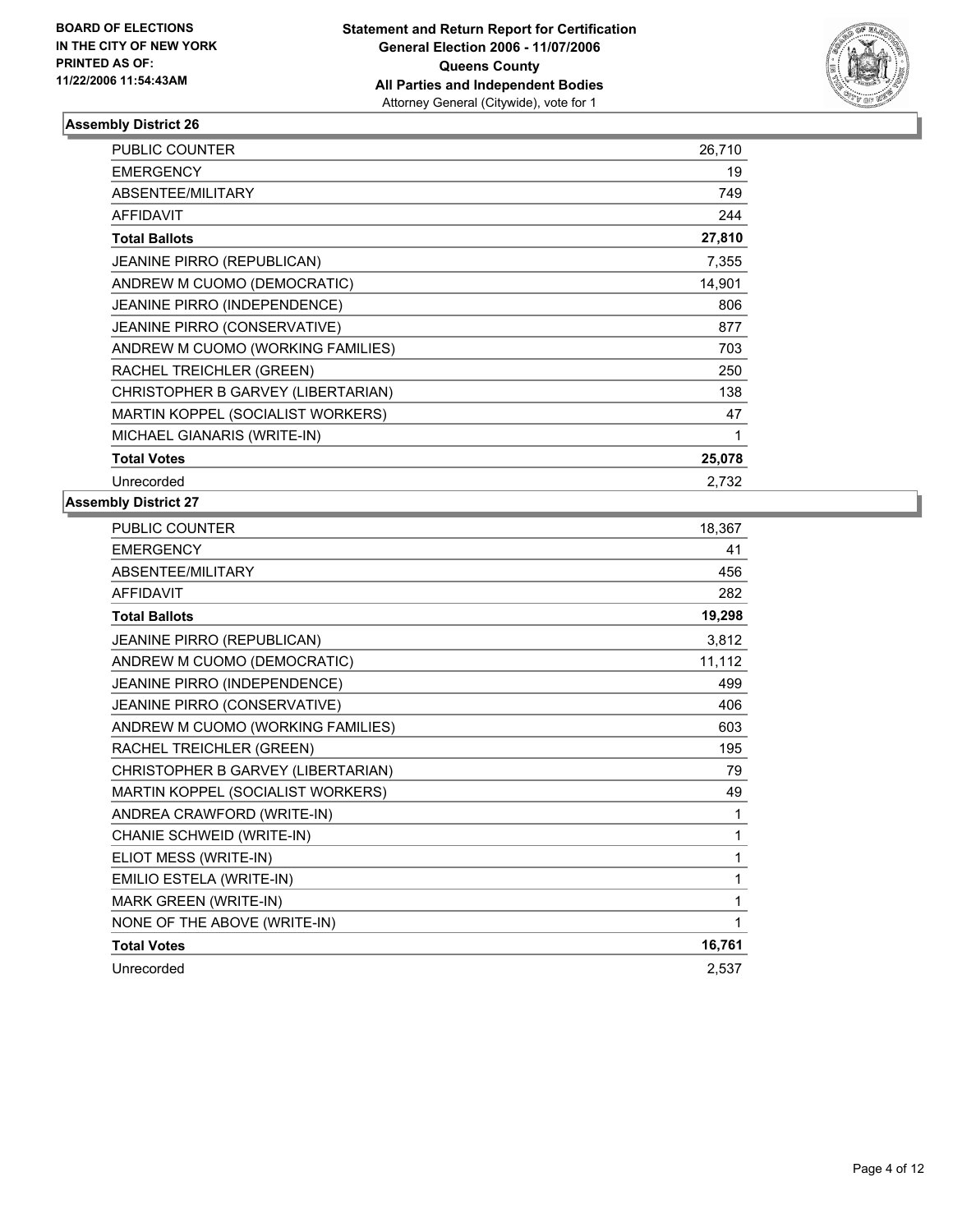

| PUBLIC COUNTER                     | 23,081         |
|------------------------------------|----------------|
| <b>EMERGENCY</b>                   | 81             |
| ABSENTEE/MILITARY                  | 688            |
| <b>AFFIDAVIT</b>                   | 296            |
| <b>Total Ballots</b>               | 24,332         |
| <b>JEANINE PIRRO (REPUBLICAN)</b>  | 5,652          |
| ANDREW M CUOMO (DEMOCRATIC)        | 13,662         |
| JEANINE PIRRO (INDEPENDENCE)       | 572            |
| JEANINE PIRRO (CONSERVATIVE)       | 583            |
| ANDREW M CUOMO (WORKING FAMILIES)  | 711            |
| RACHEL TREICHLER (GREEN)           | 319            |
| CHRISTOPHER B GARVEY (LIBERTARIAN) | 119            |
| MARTIN KOPPEL (SOCIALIST WORKERS)  | 63             |
| ANTINI SCALIA (WRITE-IN)           |                |
| FRANCIS K. KENNA (WRITE-IN)        | $\overline{2}$ |
| HAROLD LAWSKY (WRITE-IN)           |                |
| <b>JULIE LUMBARD (WRITE-IN)</b>    |                |
| <b>Total Votes</b>                 | 21,686         |
| Unrecorded                         | 2,646          |

| PUBLIC COUNTER                     | 20,357 |
|------------------------------------|--------|
| <b>EMERGENCY</b>                   | 6      |
| ABSENTEE/MILITARY                  | 319    |
| <b>AFFIDAVIT</b>                   | 336    |
| <b>Total Ballots</b>               | 21,042 |
| <b>JEANINE PIRRO (REPUBLICAN)</b>  | 1,192  |
| ANDREW M CUOMO (DEMOCRATIC)        | 15,755 |
| JEANINE PIRRO (INDEPENDENCE)       | 402    |
| JEANINE PIRRO (CONSERVATIVE)       | 157    |
| ANDREW M CUOMO (WORKING FAMILIES)  | 849    |
| RACHEL TREICHLER (GREEN)           | 86     |
| CHRISTOPHER B GARVEY (LIBERTARIAN) | 35     |
| MARTIN KOPPEL (SOCIALIST WORKERS)  | 33     |
| MARY C. CRONIN (WRITE-IN)          |        |
| <b>Total Votes</b>                 | 18,510 |
| Unrecorded                         | 2,532  |
|                                    |        |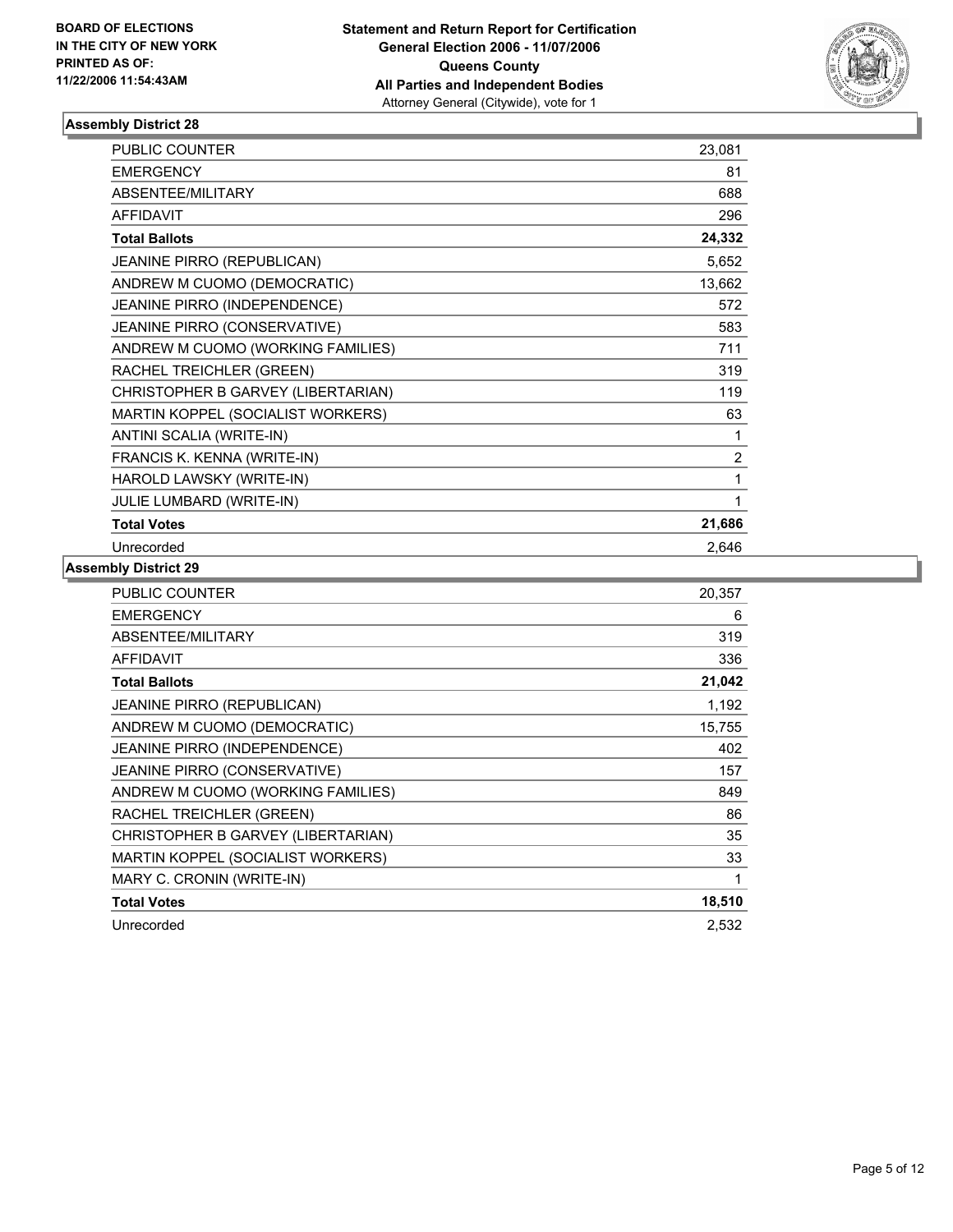

| PUBLIC COUNTER                      | 16,756 |
|-------------------------------------|--------|
| <b>EMERGENCY</b>                    | 21     |
| ABSENTEE/MILITARY                   | 329    |
| <b>AFFIDAVIT</b>                    | 301    |
| <b>Total Ballots</b>                | 17,504 |
| <b>JEANINE PIRRO (REPUBLICAN)</b>   | 3,857  |
| ANDREW M CUOMO (DEMOCRATIC)         | 9,696  |
| JEANINE PIRRO (INDEPENDENCE)        | 413    |
| <b>JEANINE PIRRO (CONSERVATIVE)</b> | 503    |
| ANDREW M CUOMO (WORKING FAMILIES)   | 577    |
| RACHEL TREICHLER (GREEN)            | 258    |
| CHRISTOPHER B GARVEY (LIBERTARIAN)  | 97     |
| MARTIN KOPPEL (SOCIALIST WORKERS)   | 51     |
| FELIX ROMERO (WRITE-IN)             |        |
| MICHAEL J. CORNMILLER (WRITE-IN)    |        |
| <b>Total Votes</b>                  | 15,454 |
| Unrecorded                          | 2,050  |

| PUBLIC COUNTER                      | 15,434 |
|-------------------------------------|--------|
| <b>EMERGENCY</b>                    | 113    |
| ABSENTEE/MILITARY                   | 343    |
| <b>AFFIDAVIT</b>                    | 309    |
| <b>Total Ballots</b>                | 16,234 |
| <b>JEANINE PIRRO (REPUBLICAN)</b>   | 1,063  |
| ANDREW M CUOMO (DEMOCRATIC)         | 11,547 |
| <b>JEANINE PIRRO (INDEPENDENCE)</b> | 362    |
| JEANINE PIRRO (CONSERVATIVE)        | 163    |
| ANDREW M CUOMO (WORKING FAMILIES)   | 595    |
| RACHEL TREICHLER (GREEN)            | 63     |
| CHRISTOPHER B GARVEY (LIBERTARIAN)  | 38     |
| MARTIN KOPPEL (SOCIALIST WORKERS)   | 33     |
| ALLAN JENNINGS (WRITE-IN)           |        |
| HATHETT (WRITE-IN)                  | 1      |
| <b>Total Votes</b>                  | 13,866 |
| Unrecorded                          | 2,368  |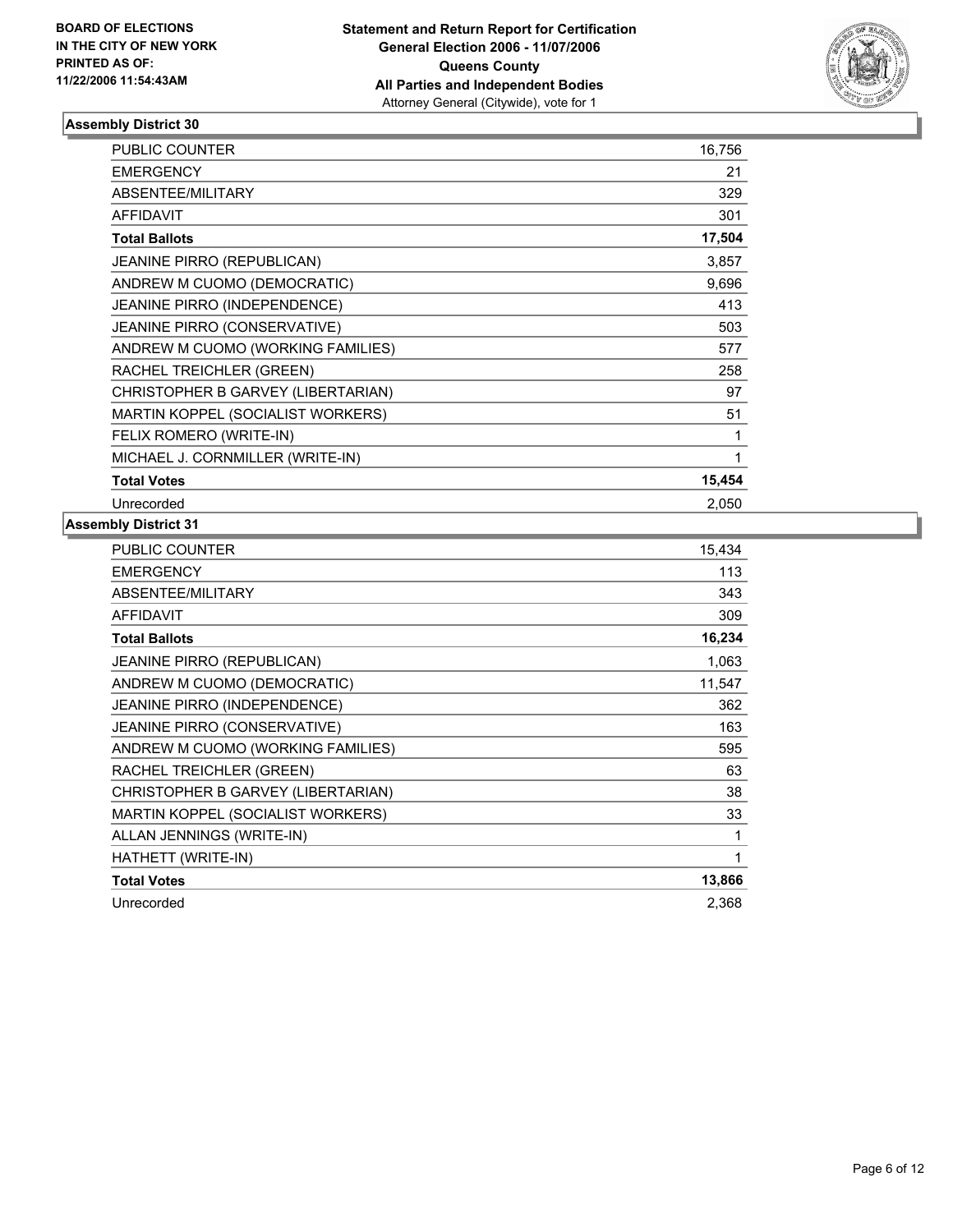

| <b>PUBLIC COUNTER</b>              | 18,612 |
|------------------------------------|--------|
| <b>EMERGENCY</b>                   | 29     |
| ABSENTEE/MILITARY                  | 197    |
| <b>AFFIDAVIT</b>                   | 323    |
| <b>Total Ballots</b>               | 19,178 |
| JEANINE PIRRO (REPUBLICAN)         | 749    |
| ANDREW M CUOMO (DEMOCRATIC)        | 13,943 |
| JEANINE PIRRO (INDEPENDENCE)       | 366    |
| JEANINE PIRRO (CONSERVATIVE)       | 129    |
| ANDREW M CUOMO (WORKING FAMILIES)  | 755    |
| RACHEL TREICHLER (GREEN)           | 64     |
| CHRISTOPHER B GARVEY (LIBERTARIAN) | 30     |
| MARTIN KOPPEL (SOCIALIST WORKERS)  | 32     |
| ALLAN JENNINGS (WRITE-IN)          | 1      |
| ALLAN JENNINGS JR (WRITE-IN)       | 1      |
| ALTON MADDON (WRITE-IN)            |        |
| AMILCAR CABRAL (WRITE-IN)          |        |
| SHAWN P. MALONEY (WRITE-IN)        |        |
| <b>Total Votes</b>                 | 16,073 |
| Unrecorded                         | 3,105  |

| <b>PUBLIC COUNTER</b>              | 22,172 |
|------------------------------------|--------|
| <b>EMERGENCY</b>                   | 0      |
| ABSENTEE/MILITARY                  | 226    |
| <b>AFFIDAVIT</b>                   | 286    |
| <b>Total Ballots</b>               | 22,698 |
| <b>JEANINE PIRRO (REPUBLICAN)</b>  | 2,109  |
| ANDREW M CUOMO (DEMOCRATIC)        | 15,954 |
| JEANINE PIRRO (INDEPENDENCE)       | 501    |
| JEANINE PIRRO (CONSERVATIVE)       | 341    |
| ANDREW M CUOMO (WORKING FAMILIES)  | 952    |
| RACHEL TREICHLER (GREEN)           | 101    |
| CHRISTOPHER B GARVEY (LIBERTARIAN) | 61     |
| MARTIN KOPPEL (SOCIALIST WORKERS)  | 37     |
| NOEL DIGALSE (WRITE-IN)            |        |
| UNDECIDED (WRITE-IN)               |        |
| <b>Total Votes</b>                 | 20,058 |
| Unrecorded                         | 2,640  |
|                                    |        |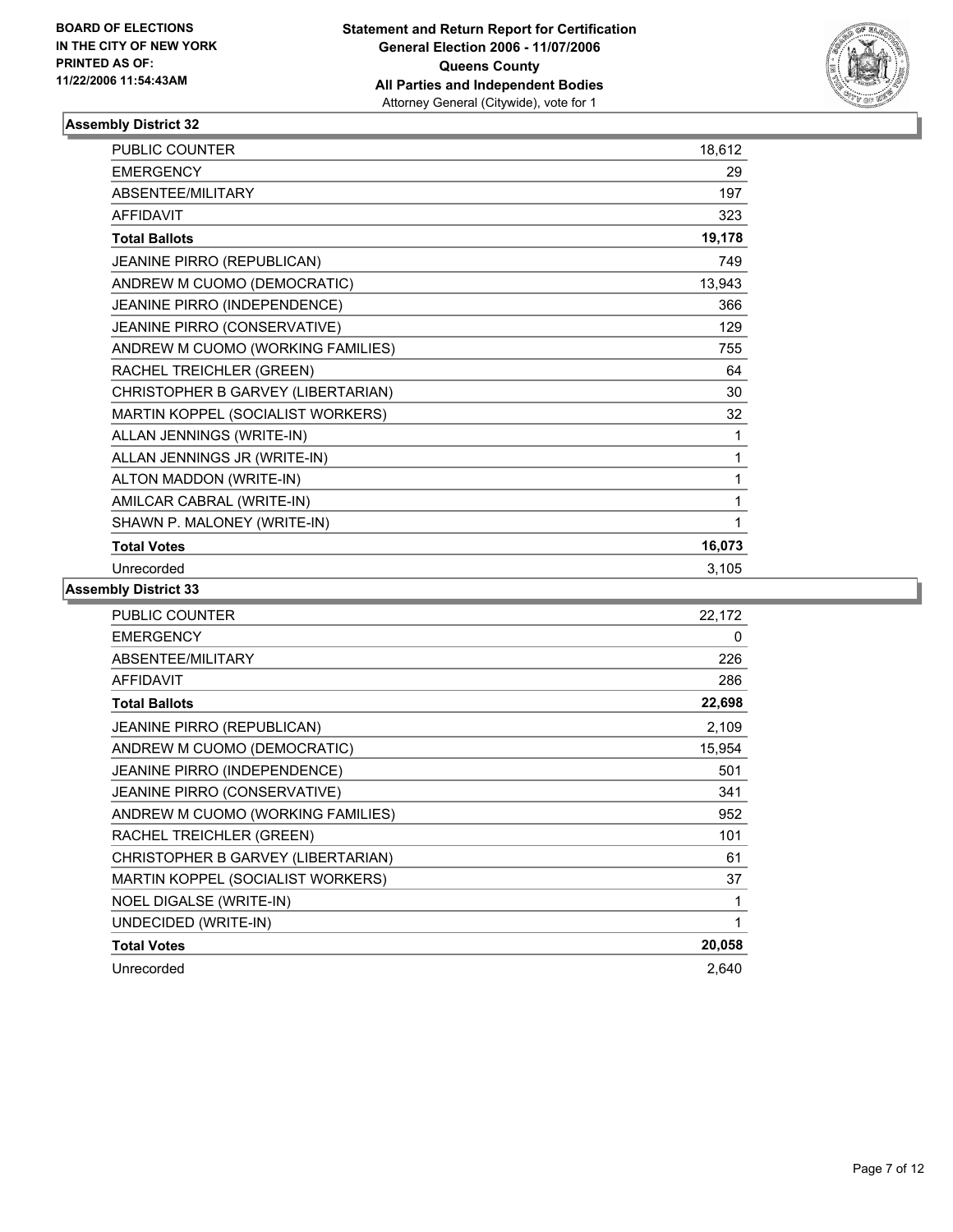

| <b>PUBLIC COUNTER</b>               | 13,876 |  |
|-------------------------------------|--------|--|
| <b>EMERGENCY</b>                    | 49     |  |
| ABSENTEE/MILITARY                   | 200    |  |
| <b>AFFIDAVIT</b>                    | 235    |  |
| <b>Total Ballots</b>                | 14,444 |  |
| <b>JEANINE PIRRO (REPUBLICAN)</b>   | 2,053  |  |
| ANDREW M CUOMO (DEMOCRATIC)         | 8,899  |  |
| JEANINE PIRRO (INDEPENDENCE)        | 246    |  |
| <b>JEANINE PIRRO (CONSERVATIVE)</b> | 263    |  |
| ANDREW M CUOMO (WORKING FAMILIES)   | 455    |  |
| RACHEL TREICHLER (GREEN)            | 191    |  |
| CHRISTOPHER B GARVEY (LIBERTARIAN)  | 53     |  |
| MARTIN KOPPEL (SOCIALIST WORKERS)   | 40     |  |
| WILLIAM BERGENFELD (WRITE-IN)       |        |  |
| <b>Total Votes</b>                  | 12,201 |  |
| Unrecorded                          | 2.243  |  |

| PUBLIC COUNTER                      | 12,973 |
|-------------------------------------|--------|
| <b>EMERGENCY</b>                    | 0      |
| ABSENTEE/MILITARY                   | 272    |
| <b>AFFIDAVIT</b>                    | 181    |
| <b>Total Ballots</b>                | 13,479 |
| JEANINE PIRRO (REPUBLICAN)          | 1,453  |
| ANDREW M CUOMO (DEMOCRATIC)         | 8,939  |
| JEANINE PIRRO (INDEPENDENCE)        | 247    |
| <b>JEANINE PIRRO (CONSERVATIVE)</b> | 143    |
| ANDREW M CUOMO (WORKING FAMILIES)   | 361    |
| RACHEL TREICHLER (GREEN)            | 97     |
| CHRISTOPHER B GARVEY (LIBERTARIAN)  | 34     |
| MARTIN KOPPEL (SOCIALIST WORKERS)   | 31     |
| <b>Total Votes</b>                  | 11,305 |
| Unrecorded                          | 2.174  |
|                                     |        |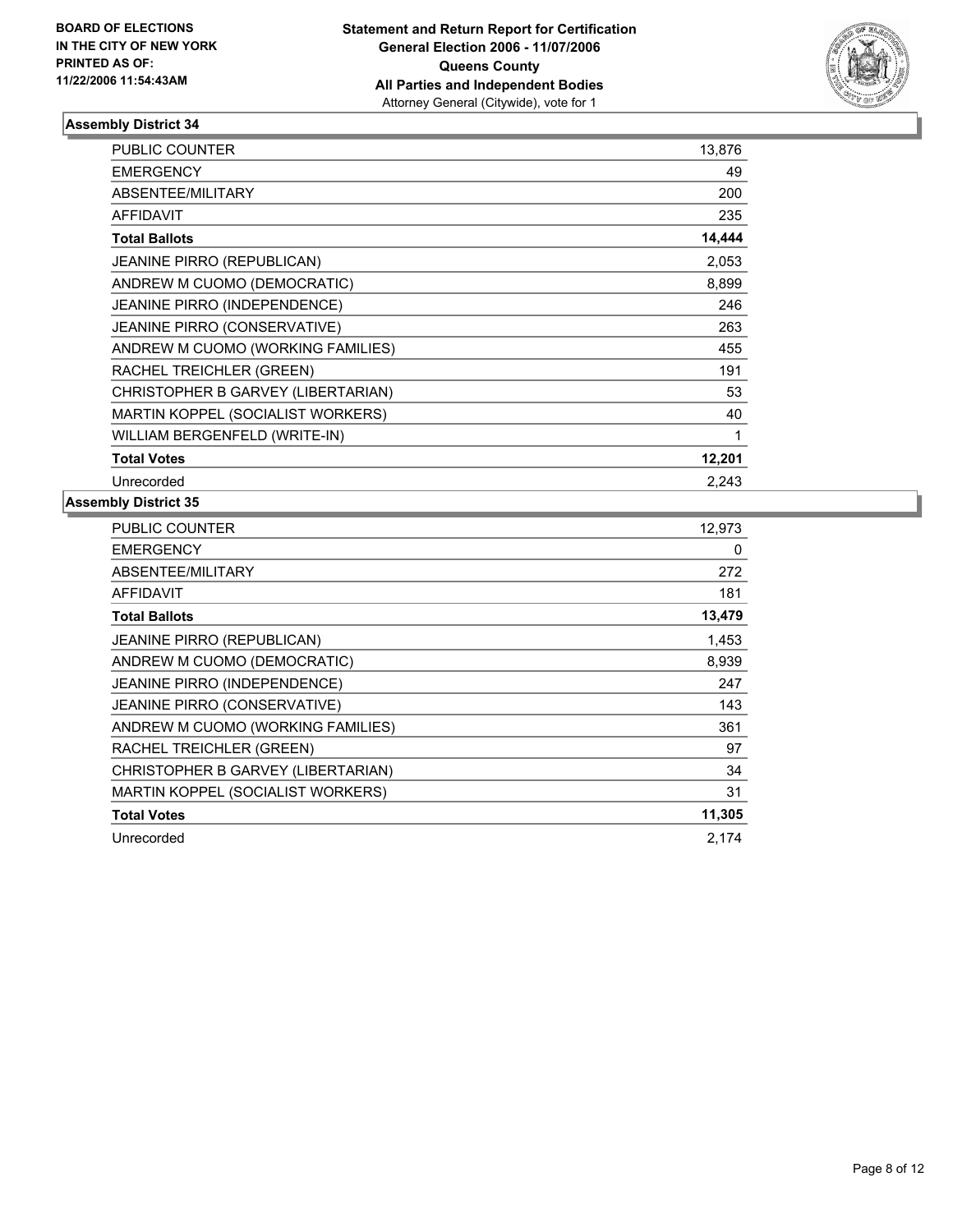

| <b>PUBLIC COUNTER</b>               | 16,661 |
|-------------------------------------|--------|
| <b>EMERGENCY</b>                    | 0      |
| ABSENTEE/MILITARY                   | 206    |
| <b>AFFIDAVIT</b>                    | 434    |
| <b>Total Ballots</b>                | 17,479 |
| <b>JEANINE PIRRO (REPUBLICAN)</b>   | 2,736  |
| ANDREW M CUOMO (DEMOCRATIC)         | 10,675 |
| JEANINE PIRRO (INDEPENDENCE)        | 384    |
| <b>JEANINE PIRRO (CONSERVATIVE)</b> | 288    |
| ANDREW M CUOMO (WORKING FAMILIES)   | 763    |
| RACHEL TREICHLER (GREEN)            | 380    |
| CHRISTOPHER B GARVEY (LIBERTARIAN)  | 130    |
| MARTIN KOPPEL (SOCIALIST WORKERS)   | 51     |
| JOSHUA D. SAMUELSON (WRITE-IN)      |        |
| <b>MARK GREEN (WRITE-IN)</b>        |        |
| <b>Total Votes</b>                  | 15,409 |
| Unrecorded                          | 2,070  |

| PUBLIC COUNTER                      | 14,129 |
|-------------------------------------|--------|
| <b>EMERGENCY</b>                    | 0      |
| ABSENTEE/MILITARY                   | 178    |
| AFFIDAVIT                           | 331    |
| <b>Total Ballots</b>                | 14,700 |
| <b>JEANINE PIRRO (REPUBLICAN)</b>   | 1,880  |
| ANDREW M CUOMO (DEMOCRATIC)         | 9,252  |
| <b>JEANINE PIRRO (INDEPENDENCE)</b> | 285    |
| <b>JEANINE PIRRO (CONSERVATIVE)</b> | 226    |
| ANDREW M CUOMO (WORKING FAMILIES)   | 531    |
| RACHEL TREICHLER (GREEN)            | 249    |
| CHRISTOPHER B GARVEY (LIBERTARIAN)  | 73     |
| MARTIN KOPPEL (SOCIALIST WORKERS)   | 67     |
| <b>JIM GLICHMIN (WRITE-IN)</b>      |        |
| <b>Total Votes</b>                  | 12,564 |
| Unrecorded                          | 2.136  |
|                                     |        |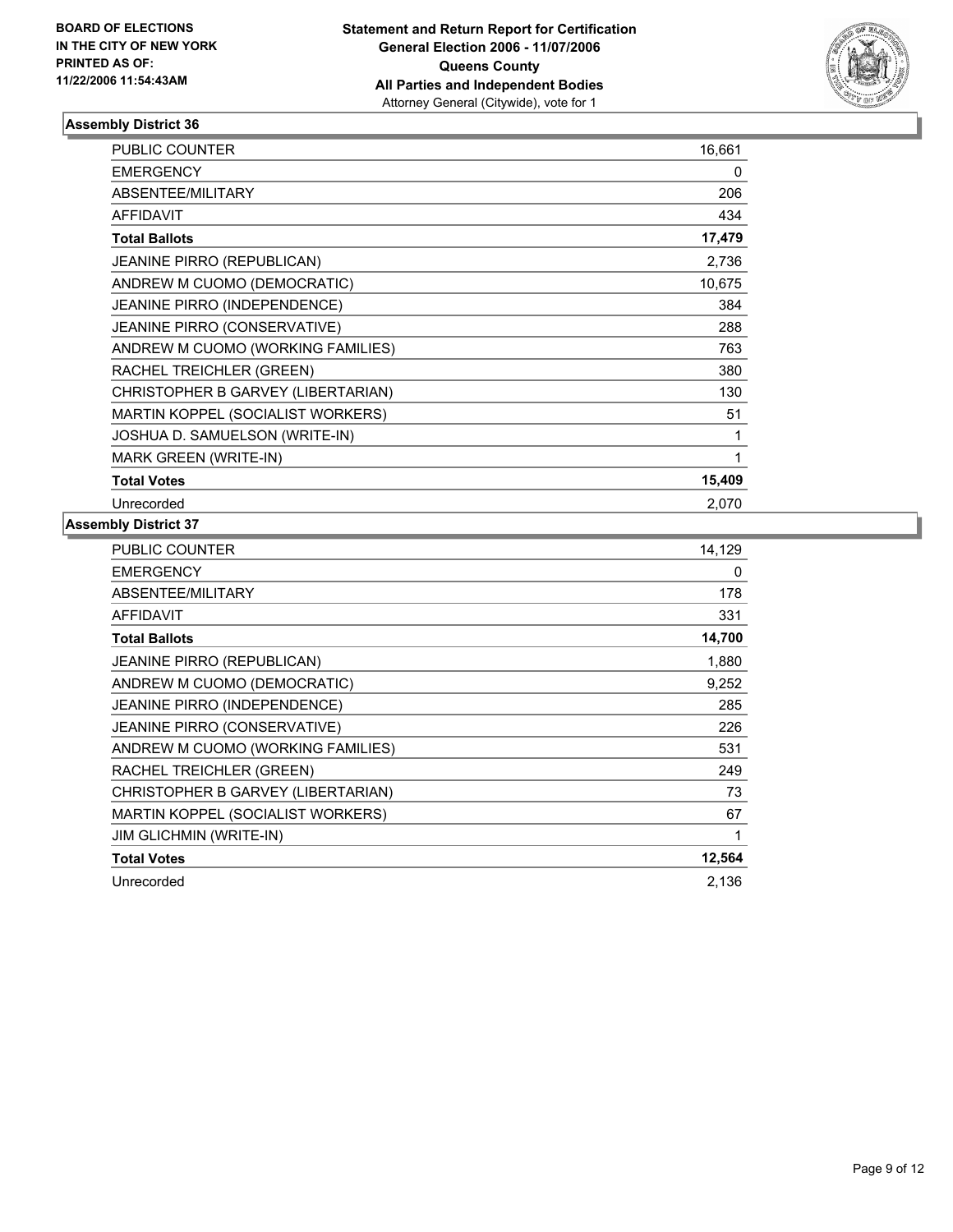

| PUBLIC COUNTER                      | 13,048 |
|-------------------------------------|--------|
| <b>EMERGENCY</b>                    | 8      |
| ABSENTEE/MILITARY                   | 194    |
| <b>AFFIDAVIT</b>                    | 243    |
| <b>Total Ballots</b>                | 13,532 |
| <b>JEANINE PIRRO (REPUBLICAN)</b>   | 2,832  |
| ANDREW M CUOMO (DEMOCRATIC)         | 7,555  |
| JEANINE PIRRO (INDEPENDENCE)        | 285    |
| <b>JEANINE PIRRO (CONSERVATIVE)</b> | 462    |
| ANDREW M CUOMO (WORKING FAMILIES)   | 382    |
| RACHEL TREICHLER (GREEN)            | 82     |
| CHRISTOPHER B GARVEY (LIBERTARIAN)  | 49     |
| MARTIN KOPPEL (SOCIALIST WORKERS)   | 26     |
| DENNIS GALLAGHER (WRITE-IN)         |        |
| <b>Total Votes</b>                  | 11,674 |
| Unrecorded                          | 1,858  |

| PUBLIC COUNTER                      | 9,938  |
|-------------------------------------|--------|
| <b>EMERGENCY</b>                    | 49     |
| ABSENTEE/MILITARY                   | 121    |
| <b>AFFIDAVIT</b>                    | 180    |
| <b>Total Ballots</b>                | 10,329 |
| JEANINE PIRRO (REPUBLICAN)          | 1,063  |
| ANDREW M CUOMO (DEMOCRATIC)         | 6,450  |
| JEANINE PIRRO (INDEPENDENCE)        | 128    |
| <b>JEANINE PIRRO (CONSERVATIVE)</b> | 105    |
| ANDREW M CUOMO (WORKING FAMILIES)   | 315    |
| RACHEL TREICHLER (GREEN)            | 96     |
| CHRISTOPHER B GARVEY (LIBERTARIAN)  | 38     |
| MARTIN KOPPEL (SOCIALIST WORKERS)   | 34     |
| <b>Total Votes</b>                  | 8,229  |
| Unrecorded                          | 2,100  |
|                                     |        |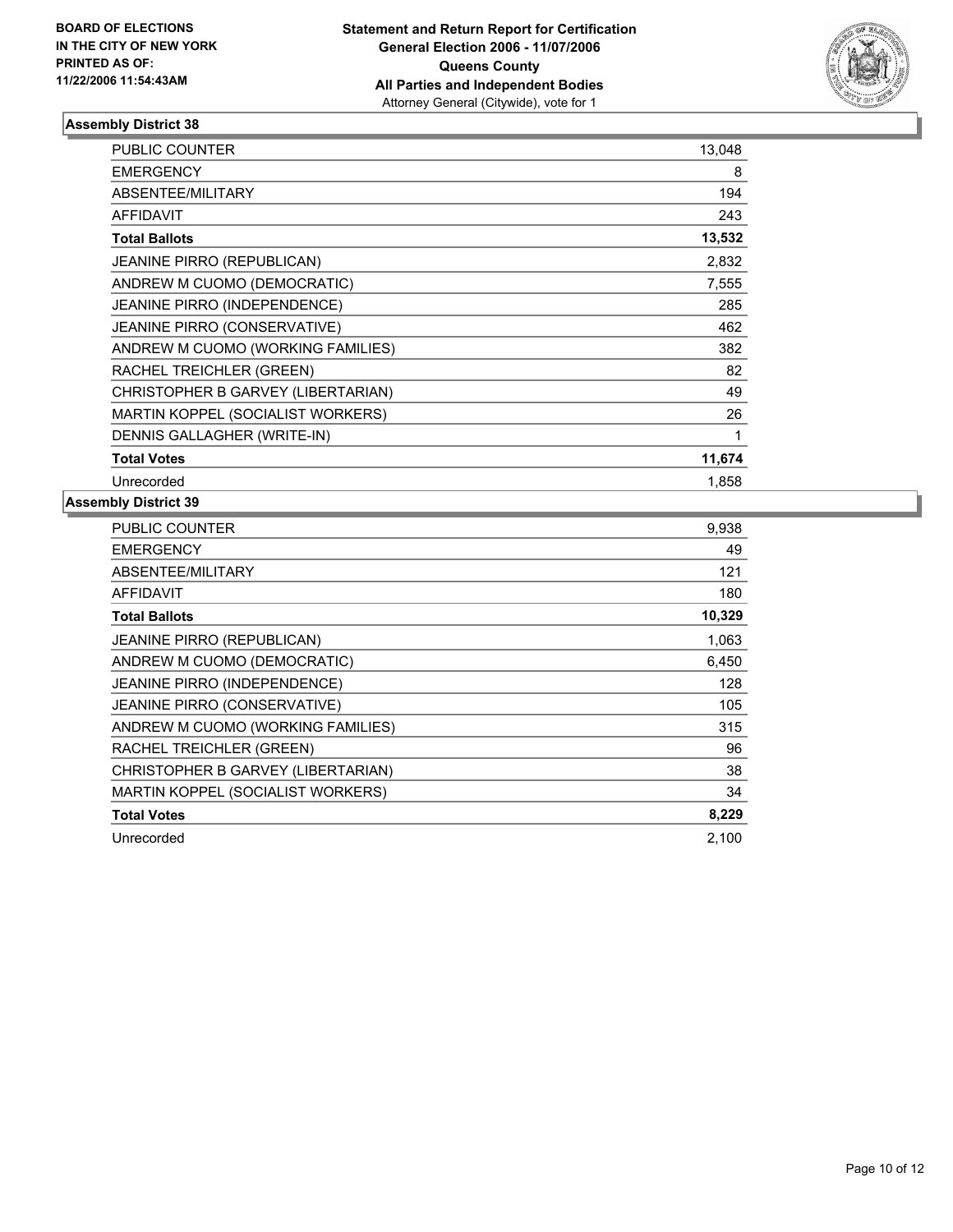

**Total for Attorney General (Citywide) - Queens County**

| <b>PUBLIC COUNTER</b>              | 317,520                 |  |
|------------------------------------|-------------------------|--|
| <b>EMERGENCY</b>                   | 663                     |  |
| ABSENTEE/MILITARY                  | 6,142                   |  |
| AFFIDAVIT                          | 4,889                   |  |
| <b>Total Ballots</b>               | 330,641                 |  |
| JEANINE PIRRO (REPUBLICAN)         | 55,054                  |  |
| ANDREW M CUOMO (DEMOCRATIC)        | 202,248                 |  |
| JEANINE PIRRO (INDEPENDENCE)       | 7,385                   |  |
| JEANINE PIRRO (CONSERVATIVE)       | 6,746                   |  |
| ANDREW M CUOMO (WORKING FAMILIES)  | 10,696                  |  |
| RACHEL TREICHLER (GREEN)           | 3,086                   |  |
| CHRISTOPHER B GARVEY (LIBERTARIAN) | 1,279                   |  |
| MARTIN KOPPEL (SOCIALIST WORKERS)  | 740                     |  |
| ABRAHAM GOLDSTEIN (WRITE-IN)       | 1                       |  |
| ALLAN JENNINGS (WRITE-IN)          | $\overline{\mathbf{c}}$ |  |
| ALLAN JENNINGS JR (WRITE-IN)       | 1                       |  |
| ALTON MADDON (WRITE-IN)            | 1                       |  |
| AMILCAR CABRAL (WRITE-IN)          | 1                       |  |
| ANDREA CRAWFORD (WRITE-IN)         | 1                       |  |
| ANTINI SCALIA (WRITE-IN)           | 1                       |  |
| ANYBODY ELSE (WRITE-IN)            | 1                       |  |
| ARRON YUROWITZ (WRITE-IN)          | 1                       |  |
| ARTHUR MC GOLDRICK (WRITE-IN)      | 1                       |  |
| CHANIE SCHWEID (WRITE-IN)          | 1                       |  |
| DENNIS GALLAGHER (WRITE-IN)        | 1                       |  |
| ELIOT MESS (WRITE-IN)              | 1                       |  |
| EMILIO ESTELA (WRITE-IN)           | $\mathbf 1$             |  |
| FELIX ROMERO (WRITE-IN)            | 1                       |  |
| FRANCIS K. KENNA (WRITE-IN)        | $\overline{c}$          |  |
| HAROLD LAWSKY (WRITE-IN)           | $\mathbf 1$             |  |
| HATHETT (WRITE-IN)                 | 1                       |  |
| <b>JIM GLICHMIN (WRITE-IN)</b>     | 1                       |  |
| JONATHAN GROSSMAN (WRITE-IN)       | 1                       |  |
| JOSHUA D. SAMUELSON (WRITE-IN)     | 1                       |  |
| JULIE LUMBARD (WRITE-IN)           | 1                       |  |
| LOU DOBES (WRITE-IN)               | 1                       |  |
| MARK GREEN (WRITE-IN)              | 3                       |  |
| MARY C. CRONIN (WRITE-IN)          | 1                       |  |
| MICHAEL GIANARIS (WRITE-IN)        | 1                       |  |
| MICHAEL J. CORNMILLER (WRITE-IN)   | 1                       |  |
| MICKEY MOUSE (WRITE-IN)            | 1                       |  |
| MINI MOUSE (WRITE-IN)              | 1                       |  |
| NOEL DIGALSE (WRITE-IN)            | 1                       |  |
| NONE OF THE ABOVE (WRITE-IN)       | 1                       |  |
| PATRICK LYNCH (WRITE-IN)           | 1                       |  |
| SHAWN P. MALONEY (WRITE-IN)        | 1                       |  |